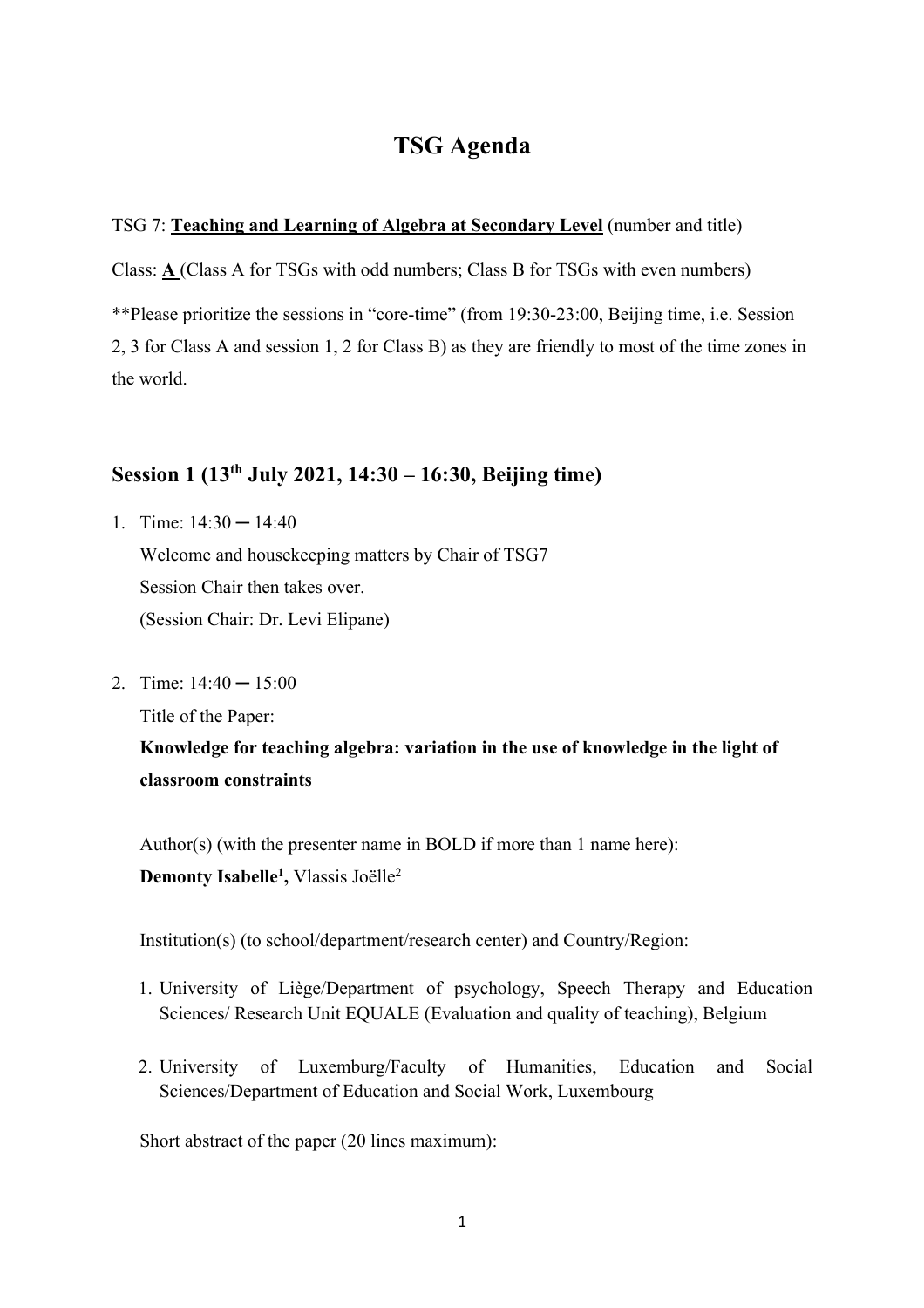This study illuminates knowledge for teaching elementary algebra by studying the variation in teachers' knowledge and by interpreting it with reference to the classroom practices of particular relevance to algebra lessons. We examine this variation by analysing the results of a paper-andpencil questionnaire submitted to 88 middle school teachers from Luxembourg. The results show that variations in the use of knowledge are considerable and that the interpretation of this variation in terms of classroom practices helps to understand important factors inherent to algebra teaching that foster or hinder teachers' use of their knowledge in some situations: thus, when required to stand back from their own fluency in the use of algebra in order to anticipate the approaches that will be used by students exploring the subject for the first time, the teachers show an awareness that students may use arithmetical approaches or that they may find it difficult to assign meaning to the letters involved in algebraic calculations. On the other hand, when this same knowledge is involved in situations where they deem it essential to reduce the complexity of tasks in order to make them accessible to students, they tend to give weight to the belief that algebraic reasoning is beyond the reach of students starting out in this area. In this sense, the goals that teachers assign to their practices have a significant impact on the actual deployment of their knowledge.

3. Time: 15:00 ─15:20

Title of the Paper:

**Constructing the link between graphical visualization and algebraic computation by means of analogy: the case of a system of equations.**

Author(s) (with the presenter name in BOLD if more than 1 name here) **Klila Copperman**<sup>1</sup> **,** Anatoli Kouropatov2

Institution(s) (to school/department/research center) and Country/Region

- 1. Jerusalem College of Technology, Israel
- 2. Levinskey College of Education, Israel

Short abstract of the paper (20 lines maximum):

This paper reports a part of a study conducted in an attempt to clarify students' knowledge construction process in the case of solving problems that require the use of different representations of a system of equations. Following Fischbein (1987) we consider graphical and algebraic-symbolic representations of a system of equations as an intra-mathematical analogy, in which the origin is a symbolic expression and the analogue is more intuitive, usually a geometric representation. We conjecture that the emergence of that analogy in students' minds could be helpful in constructing the link between the representations.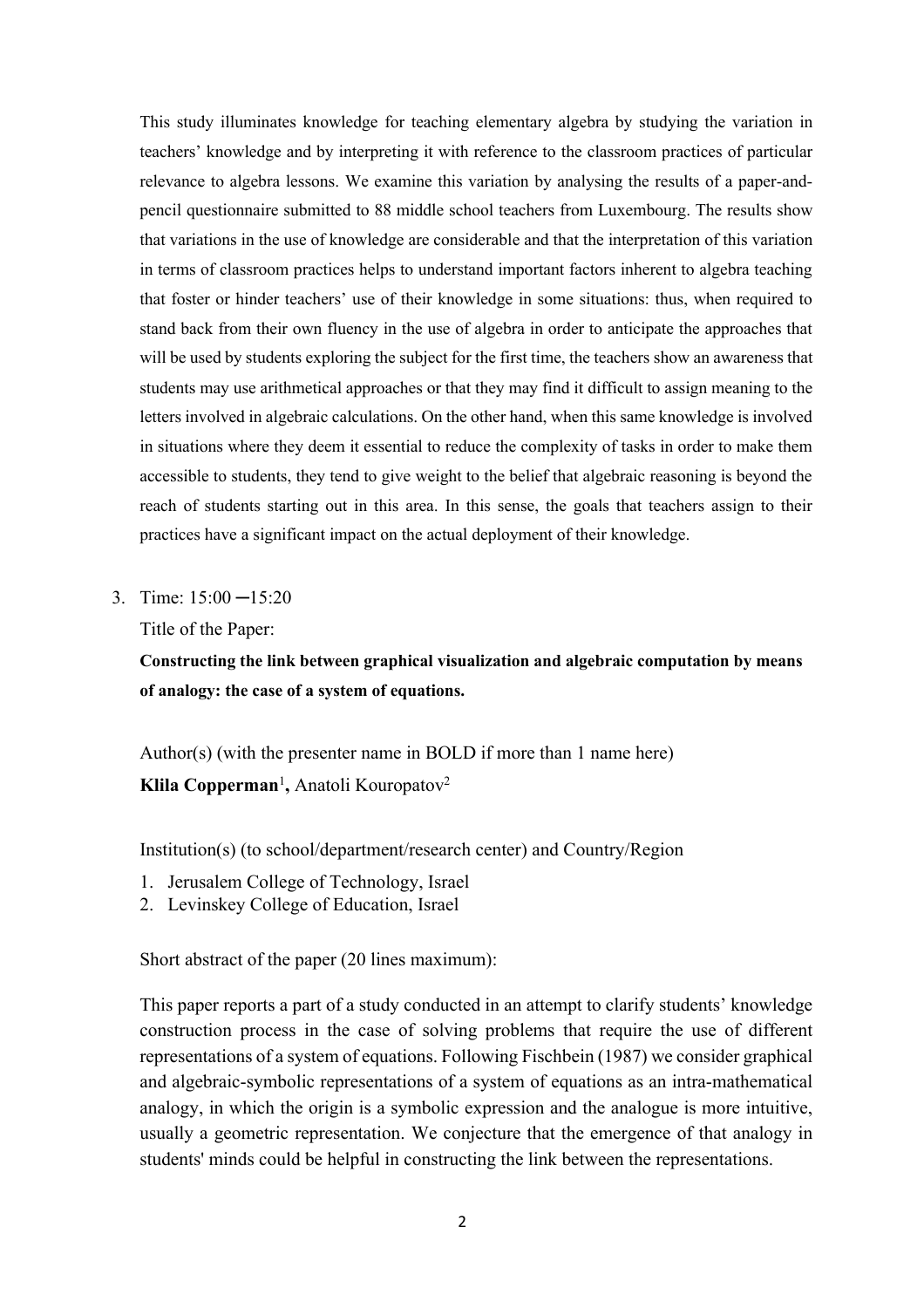For analyzing the students' knowledge construction process, we adopted the theory of Abstraction in Context, which is recognized as a suitable theoretical framework and provides appropriate methodological tools (Dreyfus, Hershkowitz & Schwarz, 2015).

The study included 12 pairs of students; eight pairs were secondary school students, half of them learned mathematics at a regular level, and half learned mathematics at an advances level, another four pairs of students were first year engineering students. The study was conducted as a two-hour clinical interview in laboratory conditions. The students' work was documented and transcribed. Our findings suggest three types of links between the algebraic and graphical representations that were constructed in the process of working on the problem. We argue that our findings could be interpreted as evidence for knowledge construction that involves the emergence of the analogy.

4. Time: 15:20 ─15:30

Title of the Paper:

## **Using an online card game-based activity to build algebra foundation**

Author(s) (with the presenter name in BOLD if more than 1 name here) Jiqing Sun

Institution(s) (to school/department/research center) and Country/Region

Deakin University, Australia

Short abstract of the paper (20 lines maximum):

The transition between arithmetic and algebraic is challenging for lower-secondary students. Two notable challenges for students' algebraic thinking are the understanding of pronumeral, and results-orientated thinking from arithmetic (also known as 'computational thinking'). Many researchers are contributing to exploring instructional approaches in addressing these issues. Nowadays, digital technology should play a prominent role in this field, and its affordance still needs to be further investigated. To respond to this call, this report illustrates how an online card game based activity supports students' understanding of pronumeral, and the departure from computational thinking in an everyday classroom context.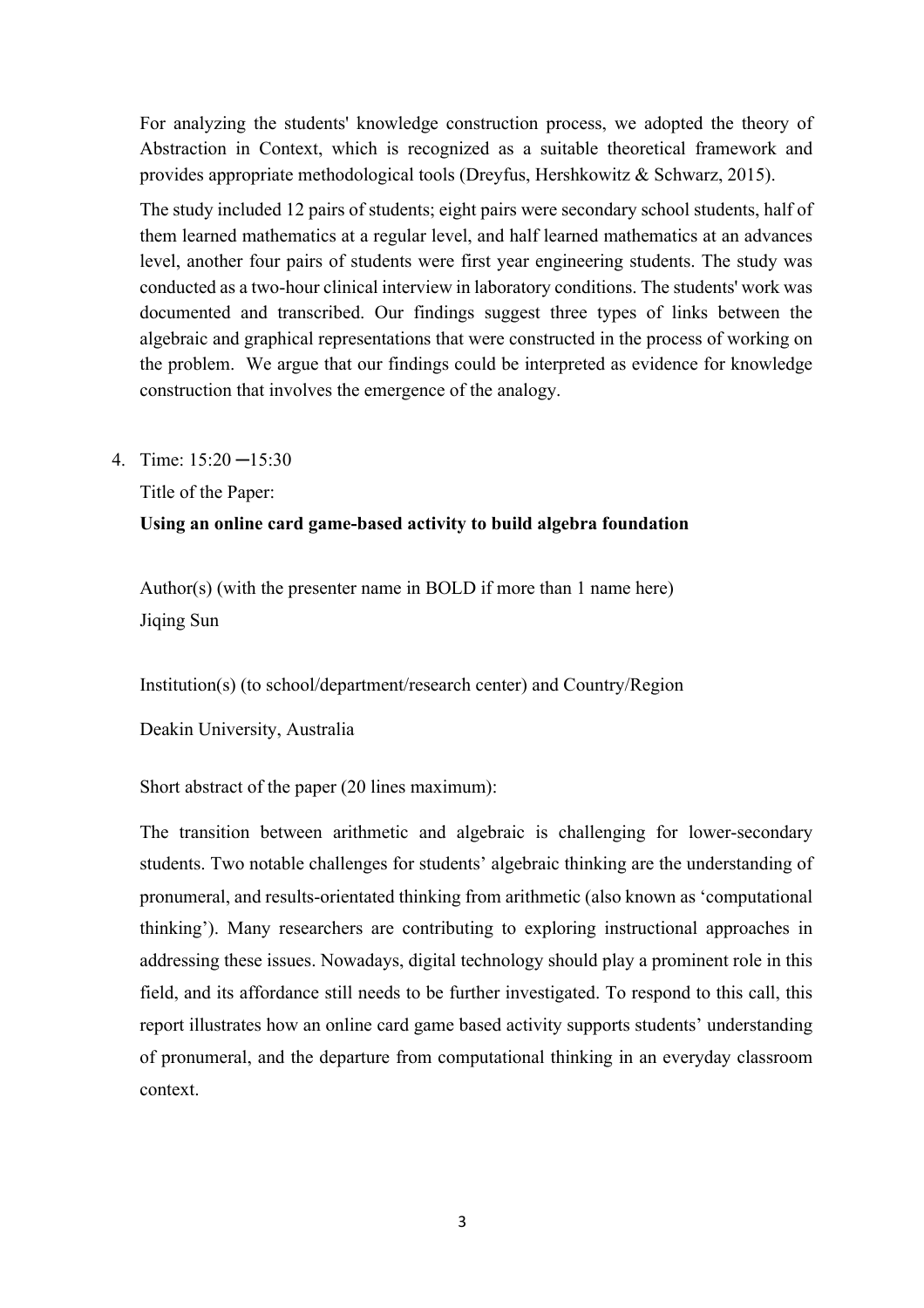#### 5. Time: 15:30 ─15:40

Title of the Paper:

#### **Investigating students' algebraic proficiency from a symbol sense perspective**

Author(s) (with the presenter name in BOLD if more than 1 name here) Al Jupri

Institution(s) (to school/department/research center) and Country/Region Department of Mathematics Education, Universitas Pendidikan Indonesia, Indonesia

Short abstract of the paper (20 lines maximum):

Symbol sense refers largely to an ability to give meaning and to see important structures to symbols, expressions and formulas. This ability shows student algebraic proficiency in dealing with symbolic representations and is considered important for students of prospective mathematics teachers. This study, therefore, aims to investigate students' algebraic proficiency in terms of symbol sense. To do so, we set up an exploratory study. First, after conducting a literature study, we designed symbol sense tasks according to symbol sense characteristics on the topic of equations. Second, we administered an individual written test involving 31 students of prospective mathematics teachers (18-19 year-old) at the beginning of School Mathematics course. Third, we analyzed written student work using a symbol sense perspective. The results showed that about two-thirds of the participated students lack of symbol sense in which they tend to use more procedural strategies than symbol sense strategies in solving equations.

6. Time: 15:40 ─15:50

Title of the Paper:

#### **Diagnosis and treatment of students' algebraic misconceptions and errors**

Author(s) (with the presenter name in BOLD if more than 1 name here)

Mukunda Prakash Kshetree

Institution(s) (to school/department/research center) and Country/Region Tribhuvan University, M. R. Campus (Dept of Maths Ed), Kathmandu, Nepal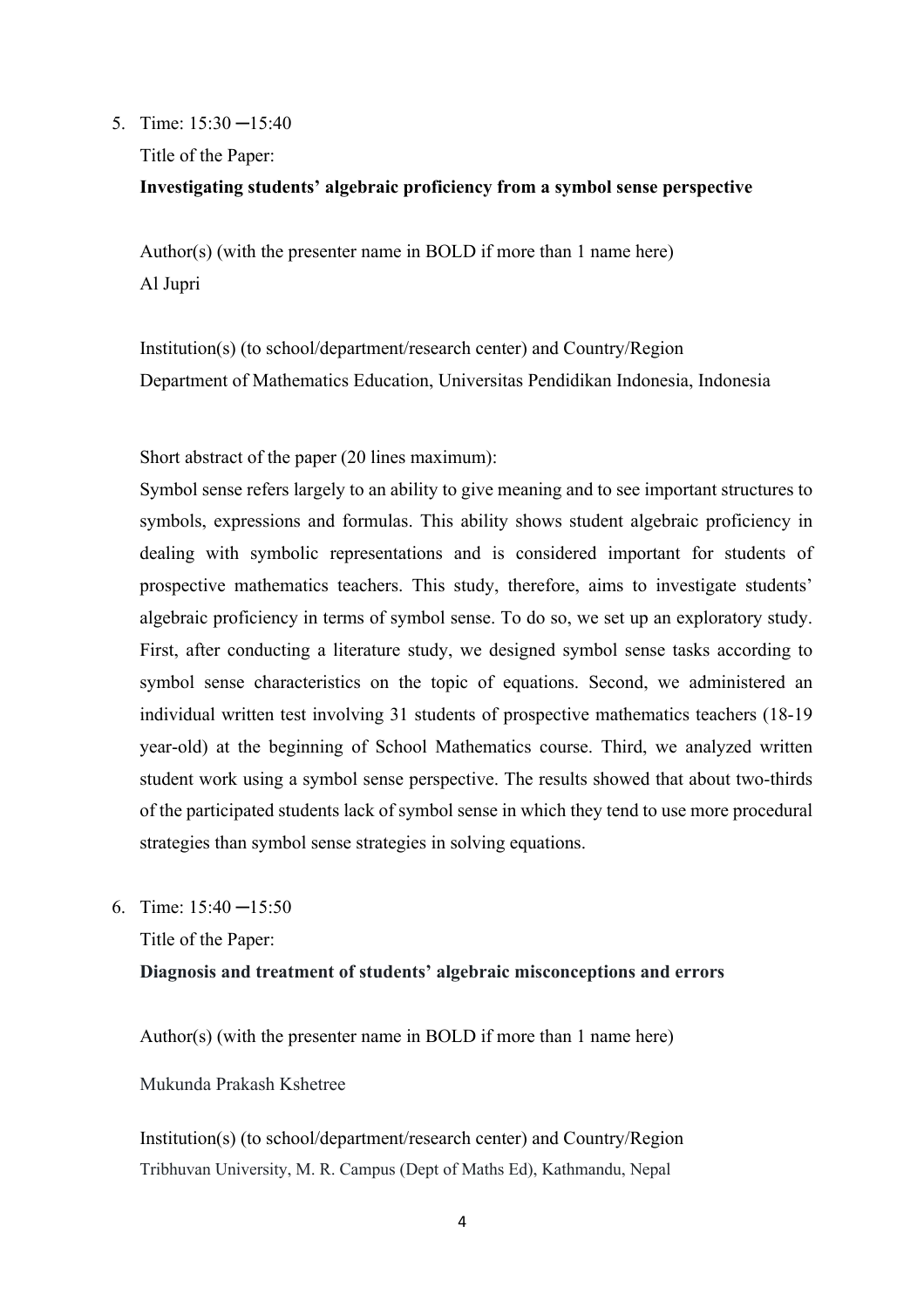Short abstract of the paper (20 lines maximum):

This study has demonstrated the exploration and diagnosis of students' common patterns of algebraic misconceptions and errors (M/Es), and their treatment effect. The guiding philosophy of the study was Fallibilism and adopted theory was Constructivism. The treatment was prepared by developing special teaching episodes (based on students' M/Es) and implemented them through cooperative learning approach (CLA) with remedial strategies. The theories applied for the remedial strategies were Behaviorism, Cognitivism, Social learning and Conceptual change.

The study had adopted a mixed methods research followed by quasi-experimental design with nonequivalent control groups in order to have also a comparative study between control and experimental groups of the students. The qualitative information were mainly collected through indepth interviews of the students which were supplemented by minute observation of peer groups' activities in the classrooms, making notes, and administering two sets of questionnaires among them. Similarly, the sources of quantitative data were the scores obtained by the students of both the groups in pre-and-post tests.

The study has revealed numerous types of M/Es under seven categories with some of their prototypes. Most of the M/Es were found related to lack of conceptual understandings, deficient procedural knowledge/skills and implicational inabilities. Moreover, some of the non-cognitive causes of M/Es explored were as guessing, hitting and missing, weak arithmetical skills, low confidence, anxiety, nervousness, and carelessness. Further, the intervened treatment was found most effective to treat students' M/Es. As a result, the students of experimental groups made a significant progress compared to those of control groups.

7. Time: 15:50 ─16:00

Title of the Paper:

### **Examining the quality of classroom interactions in the teaching of Algebra for upper secondary schools**

Author(s) (with the presenter name in BOLD if more than 1 name here)

Aline Dorimana<sup>1</sup>, Alphonse Uworwabayeho<sup>2</sup> and Gabriel Nizeyimana<sup>2</sup>

Institution(s) (to school/department/research center) and Country/Region

1. University of Rwanda College of Education/ African Center of Excellence for Innovative Teaching and Learning Mathematics and Science (ACEITLMS), Rwanda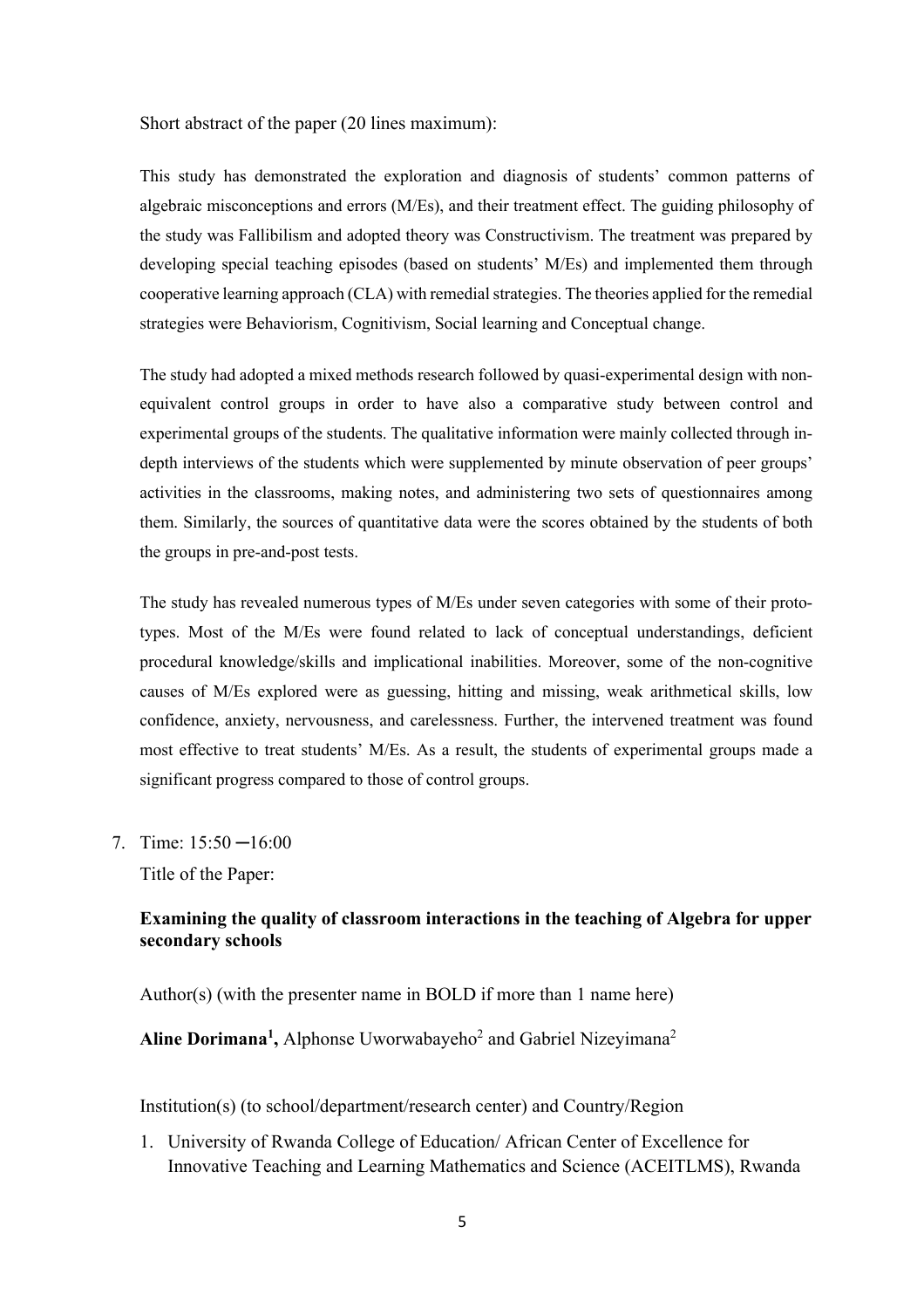2. University of Rwanda College of Education, Rwanda

Short abstract of the paper (20 lines maximum):

Teaching for conceptual understanding or problem-solving that promote reasoning has become increasingly important for learners in the discussion of learning mathematics effectively. Such teaching needs to be grounded in the rich classroom interactions through lenses of student engagement and teacher facilitation on the learned content. The present paper continues to support these by examining the quality of classroom interaction to reinforce the teaching for conceptual understanding at one school in Kayonza district, Rwanda. The Mathematical Classroom Observation Protocol for Practices (MCOPP) was used to capture the behavior of two teachers and 82 learners of 2 grade 11 classes (learners' age, 15-19 years) involved in the study. 14 episodes of algebra lessons were studied. The findings of the study indicate that participating teachers present limited aptitude for the creation of interactive classrooms environment. Therefore, there is a need to support teachers to create an environment that allows them to scaffold learners learning in the long term to develop conceptual understanding.

- 8. Time: 16:00 ─16:20 Q & A for Short Oral
- 9. Time:  $16:20 16:30$ Sum up and closure of Session 1

………………………………………….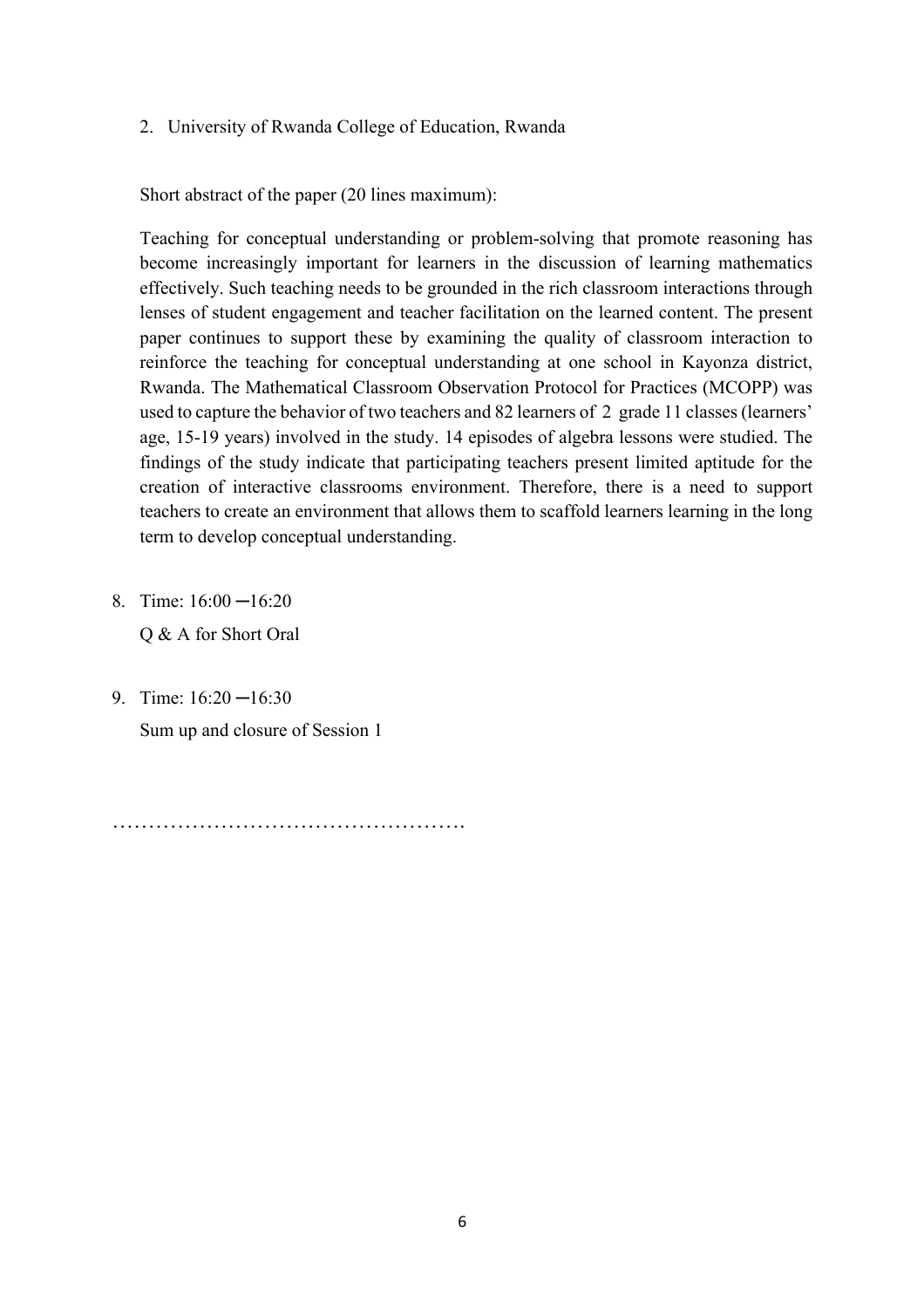## **Session 2 (14th July 2021, 19:30 – 21:00, Beijing Time)**

- 1. Time:  $19:30 19:40$ Housekeeping matters by Session Chair (Dr. Yali Pang)
- 2. Time:  $19:40 20:00$

Title of the Paper:

# **Generalization as a marker for robust mathematical meanings among in-service algebra teachers**

Author(s) (with the presenter name in BOLD if more than 1 name here): **Lori Burch**, Erik Tillema

Institution(s) (to school/department/research center) and Country/Region: Indiana University Bloomington, United States of America

Short abstract of the paper (20 lines maximum):

We report on a teaching experiment with two in-service algebra teachers. The purpose of the study was to identify how their initial mathematical meanings (MM) for advanced algebraic identities developed over the course of the experiment. The experiment used combinatorial problem situations to accomplish this goal. The purpose of this paper is to outline how generalizing actions can be used as a marker for increasingly robust MM. The primary contribution of the paper is theoretical in that the intent is to conjoin two lines of research—research on MM and research on generalization. We consider this connection important because generalization is central to algebraic reasoning.

3. Time:  $20:00 - 20:20$ 

Title of the Paper:

### **Student knowledge of exponential functions**

Author(s) (with the presenter name in BOLD if more than 1 name here): Robert Powers<sup>1</sup>, Alees Lee<sup>1</sup>, Melissa Troudt<sup>2</sup>, & Jodie Novak<sup>1</sup>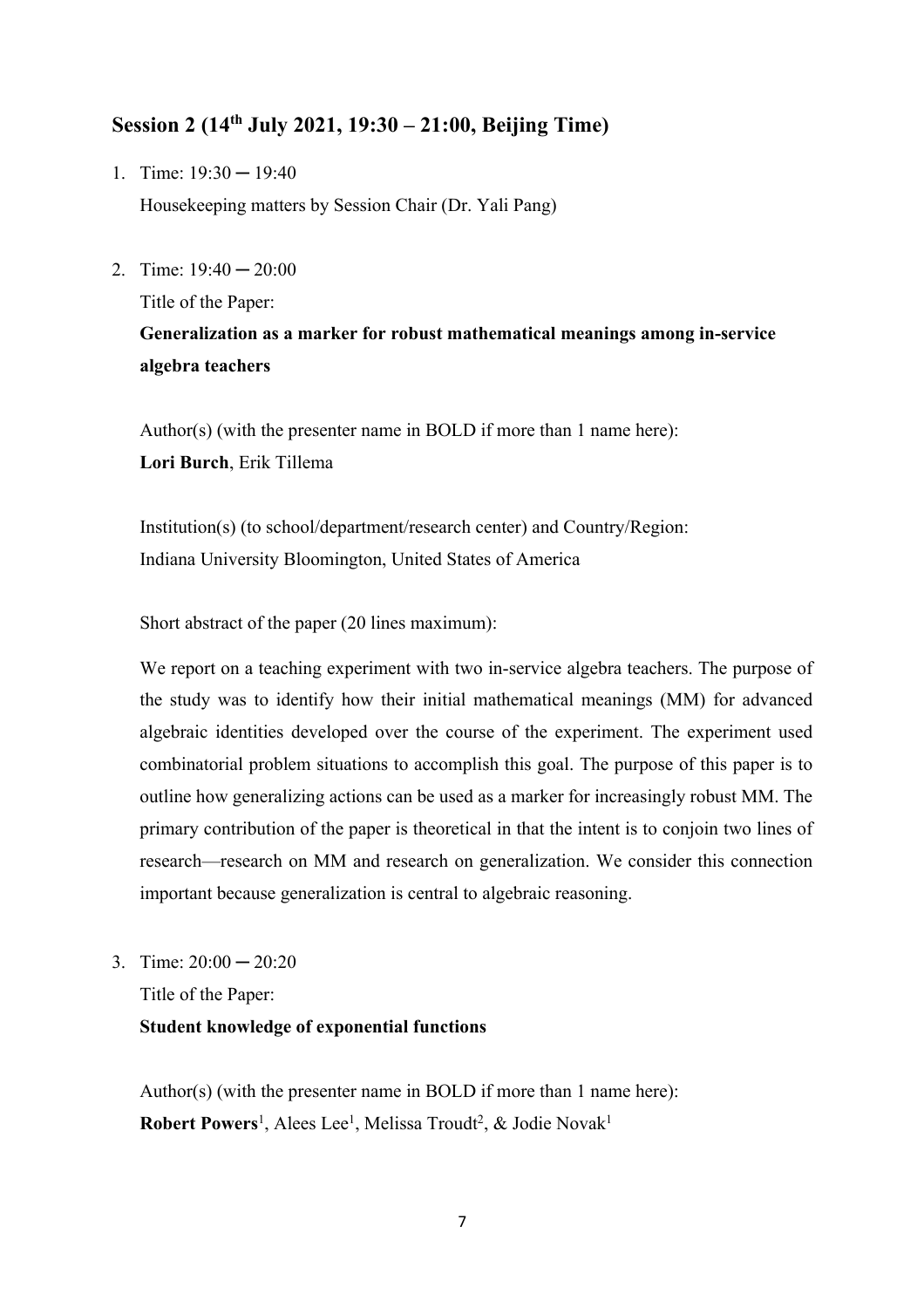Institution(s) (to school/department/research center) and Country/Region:

- 1. University of Northern Colorado, United States of America
- 2. University of Wisconsin Eau Claire, United States of America

Short abstract of the paper (20 lines maximum):

This study investigated responses on a high school assessment of exponential growth as multiplicative in nature and in contrast to linear growth. We developed tasks based on learning progressions and curricular objectives of the Common Core State Standards in Mathematics. We administered the assessment in four high school classrooms as part of a larger study. Analysis of student responses distinguished student knowledge and skills as essentially correct, partially correct, and incorrect.

4. Time:  $20:20 - 20:30$ 

Title of the Paper:

# **The importance of teacher-student interactions in mathematical learning: the example of generalisation**

Author(s) (with the presenter name in BOLD if more than 1 name here):

**Vlassis Joëlle**<sup>1</sup> & Demonty Isabelle2

Institution(s) (to school/department/research center) and Country/Region:

- 1. University of Luxemburg, Luxemburg, Faculty of Humanities, Education and Social Sciences, Department of Education and Social Work, Luxembourg.
- 2. University of Liège, Department of psychology, Speech Therapy and Education Sciences, Research Unit EQUALE (Evaluation and quality of teaching) Belgium

Short abstract of the paper (20 lines maximum):

This paper considers the importance of teacher-student interactions in the learning process. It analyses these interactions in the context of a generalisation activity in algebra at the start of secondary education. In this paper, we first recall Radford's (2008) definition of learning as a social process mediated by signs aimed at producing conceptual objects. On this basis, we show the unavoidable need for quality interventions on the part of the teacher in exchanges with students. In the field of generalisation, authors usually point out that the potential to develop a rich and meaningful discourse is especially likely to arise when the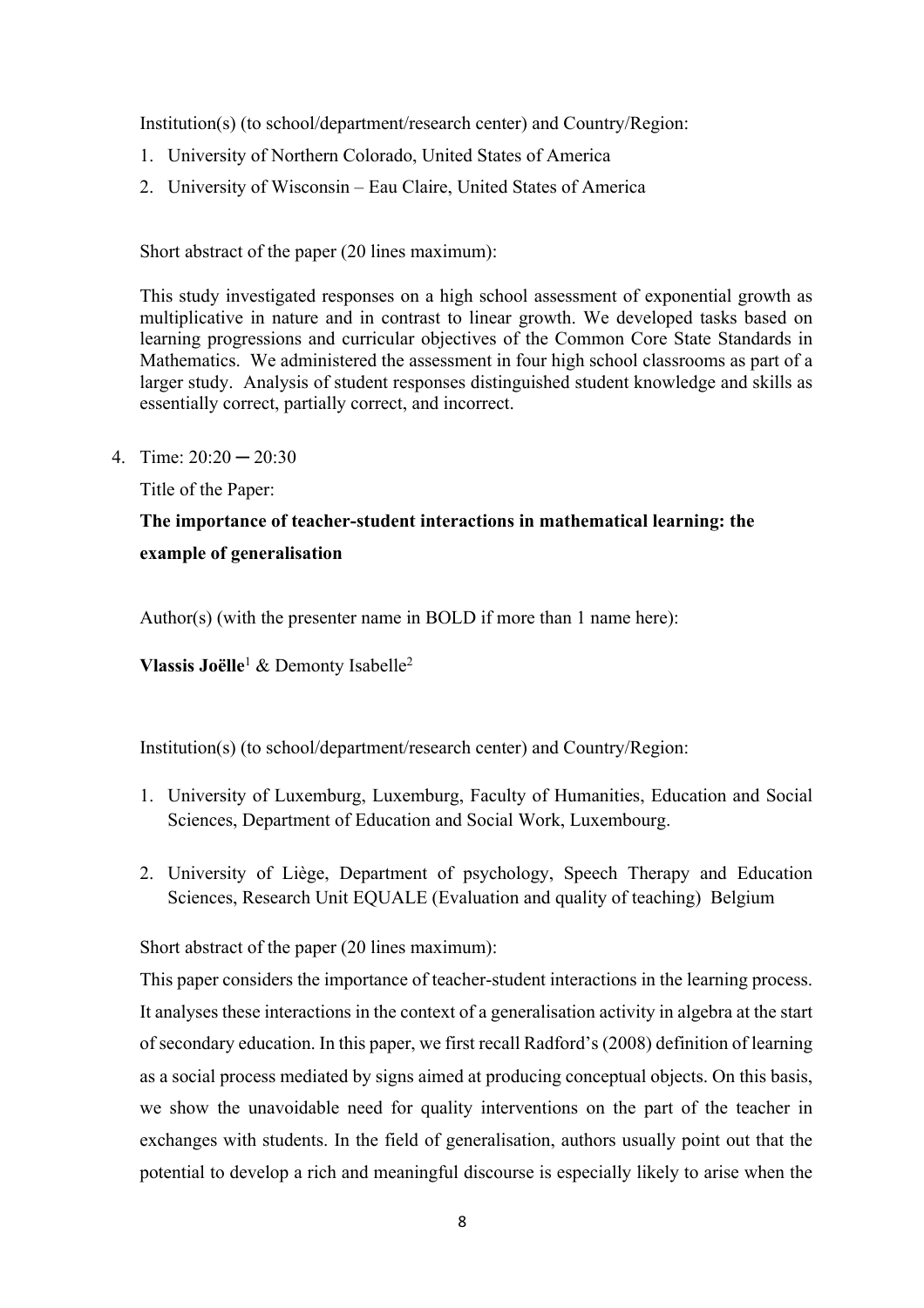teacher encourages students to justify and clarify their statements or draws attention to the mathematical relations of a problem, and so on (Ellis, 2011). However, for Callejo & Zapatera (2017) this is not sufficient. These authors raise the idea of basing these interactions on 'professional noticing' – a form of observation dependent on the ability to both identify significant mathematical elements and to interpret students' mathematical comprehension in a given situation. To this end, they draw attention to one particular aspect of professional noticing, namely students' mathematical thinking; they argue that this means more than just taking students' ideas into account. Finally, based on an excerpt from a teacher-student interaction, we highlight the difficulty for the teacher of interacting appropriately by pinpointing students' mathematical thinking. This can indeed represent quite a challenge for teachers especially in the heat of classroom action.

5. Time:  $20:30 - 20:40$ 

Title of the Paper:

## **Learners' number patterns generalisations in a South African evaluative assessment**

Author(s) (with the presenter name in BOLD if more than 1 name here):

Zwelithini Dhlamini

Institution(s) (to school/department/research center) and Country/Region:

Department of Mathematics Science and Technology Education, South Africa

Short abstract of the paper (20 lines maximum):

This paper presents an analysis of South African learners' generalisation of number patterns in an Annual National Assessment. Content analysis was employed as method and design to tap into  $n = 1250$  learners' responses using the Generalisation Strategy Framework lens. The results indicate that learners inappropriately generalized number patterns due to improper use of their functional thinking related to chunking, and recursive strategies. The learners' failure of unitizing, the realization that the number pattern was a cubic, resulted in the formulation of irrelevant generic rules of the generalisation of number patterns. The suggestion is that instruction should focus on making learners conscious of the relevant strategy to employ for their generalisation of number patterns.

6. Time:  $20:40 - 20:50$ 

Q & A for Short Oral

7. Time:  $20:50 - 21:00$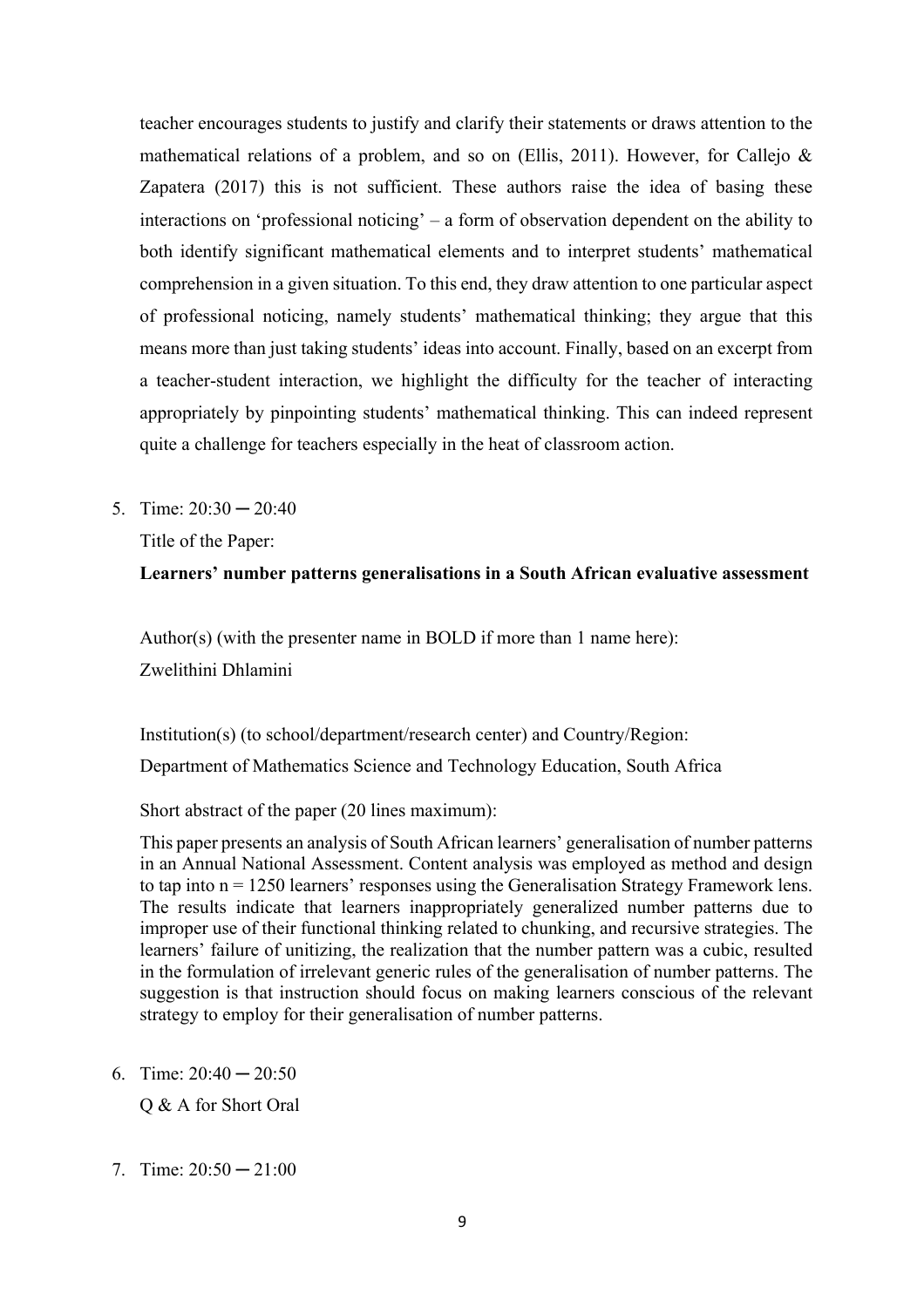Sum up and closure of Session 1

…………………………………………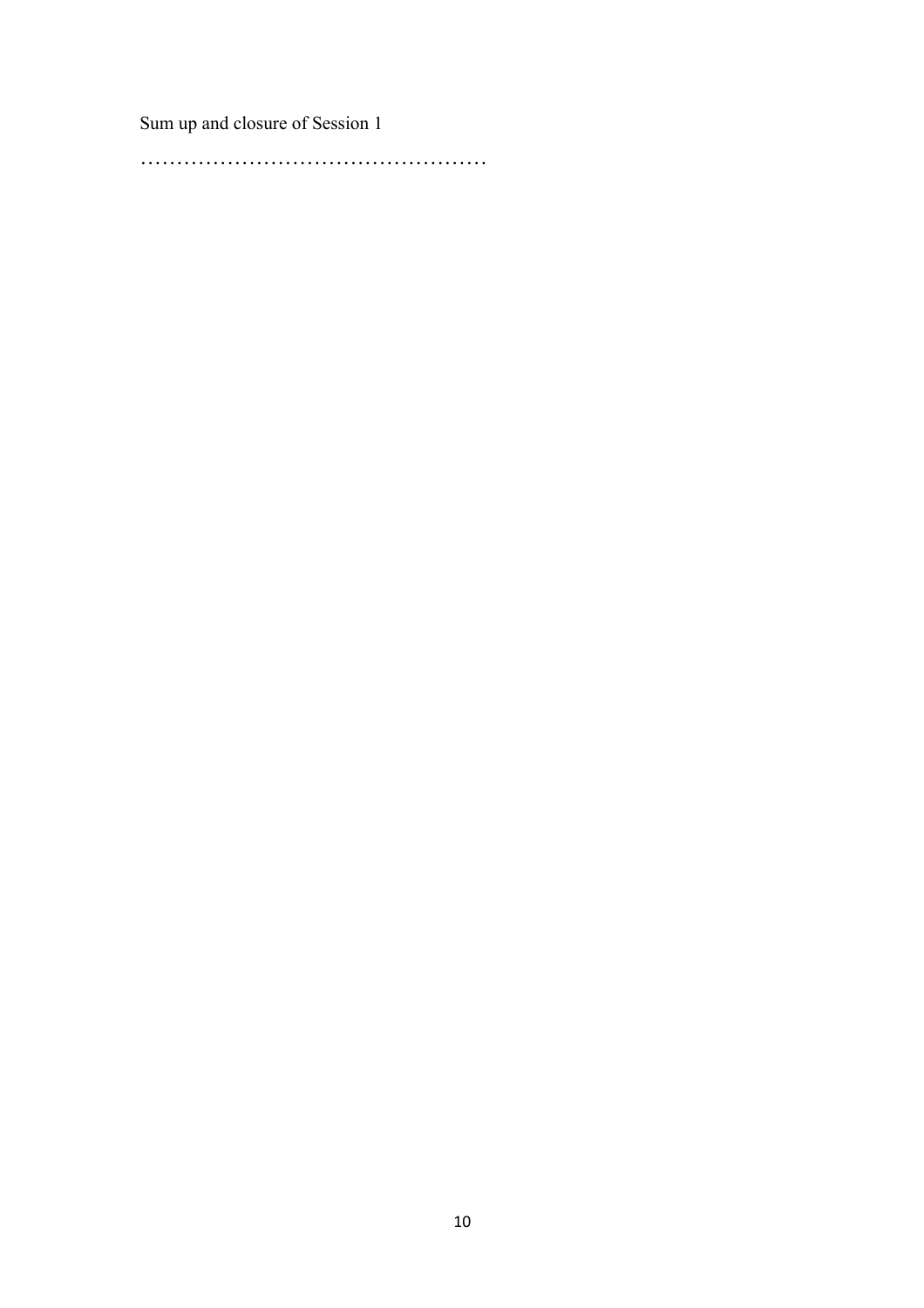## **Session 3 (17th July 2021, 21:30 – 23:00, Beijing Time)**

1. Time:  $21:30 - 21:40$ 

Housekeeping matters by Session Chair, Dr. Michael Steele

Introduction of Invited Speaker by Session Chair

2. Time:  $21:40 - 22:10$ 

Title of Invited Talk:

**Thinking about Algebra from the Anthropological Theory of the didactic: Reference models for the analysis and the design**

Author(s) (with the presenter name in BOLD if more than 1 name here): **Noemí Ruiz-Munzón**<sup>1</sup> **,** Marianna Bosch2 , Josep Gascón3

Institution(s) (to school/department/research center) and Country/Region:

- 1. Universitat Pompeu Fabra-Tecnocampus, Spain
- 2. Universitat Ramon Llull, Spain
- 3. Universitat Autònoma de Barcelona, Spain

Short abstract of the paper (20 lines maximum):

Questioning the knowledge to be taught appears as a critical question in mathematics education research. The case of school algebra is not an exception. What mathematical activities are proposed at school as algebraic tasks? What others fail to appear as such, and why? What roles and connections with other contents does algebra have at school? Which ones fail to appear and why?

The anthropological theory of the didactic (ATD) proposes to approach this questioning by assuming that school algebra is an institutional construction that responds to certain societal needs about education, that inherits historical constraints related to old educational and social organizations, and that researchers need to revisit regularly. Researchers' conceptions about algebra are formulated in terms of reference epistemological models, which are used for the analysis and design of teaching and learning processes. Making researchers' epistemological models explicit facilitates its discussion, confrontation and development (Lucas, Fonseca, Gascón, & Schneider, 2020).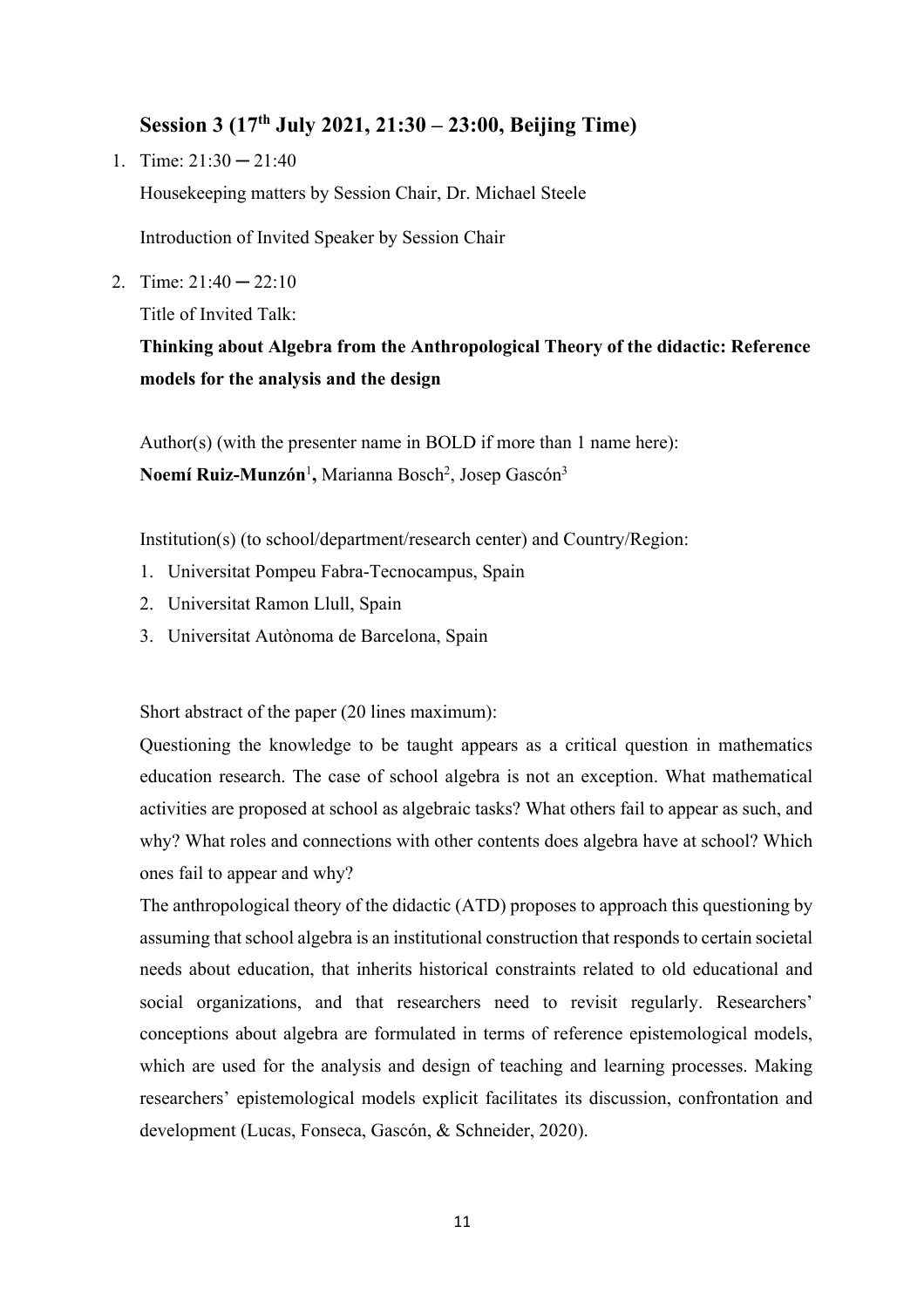3. Time:  $22:10 - 22:20$ 

Title of the Paper:

### **Students' unconventional graphical representations of covariational reasoning**

Author(s) (with the presenter name in BOLD if more than 1 name here):

**Laurie Cavey**, Tatia Totorica, Patrick Lowenthal

Institution(s) (to school/department/research center) and Country/Region: Boise State University, United States of America

Short abstract of the paper (20 lines maximum):

This study is situated within the context of a design-based research project with the goal of developing video-based learning modules to support teacher education candidates' ability to attend to student thinking. As part of the content development process for one module, we analyzed the graphical representations from more than 100 USA grades 6-12 students as they completed our version of the well-known bottle filling task. The instances of students' written work that were unexpected and initially difficult to interpret were of particular interest for their potential use in broadening candidates' ability to interpret students' graphical representations. Driven by a pedagogical lens that aspires to connect students' informal intuitive ideas to more formal mathematical representations, we investigated these instances and developed hypotheses about the productive ideas associated with two types of unconventional graphical representations. Implications for analyzing students' graphical representations of their covariational reasoning will be shared.

4. Time:  $22:20 - 22:30$ 

Title of the Paper:

**The Impact of an Online Learning Platform in Algebra** 

Author(s) (with the presenter name in BOLD if more than 1 name here): Zachary Stepp

Institution(s) (to school/department/research center) and Country/Region: